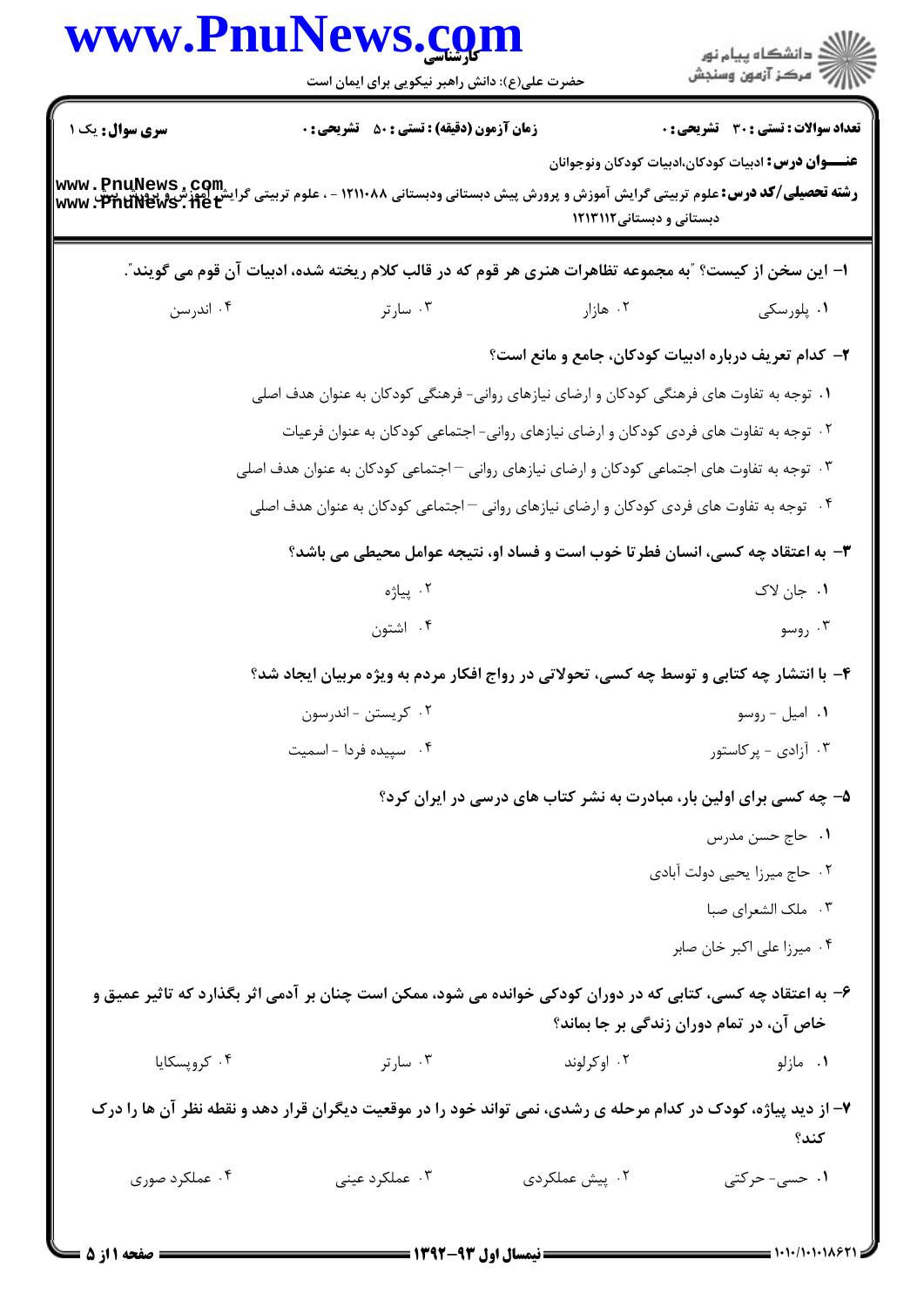| <b>سری سوال : ۱ یک</b> | حضرت علی(ع): دانش راهبر نیکویی برای ایمان است<br><b>زمان آزمون (دقیقه) : تستی : 50 ٪ تشریحی : 0</b>                                                 |                           | ڪ دانشڪاه پيام نور<br>/7 مرڪز آزمون وسنڊش                                                                   |
|------------------------|-----------------------------------------------------------------------------------------------------------------------------------------------------|---------------------------|-------------------------------------------------------------------------------------------------------------|
|                        | <b>رشته تحصیلی/کد درس:</b> علوم تربیتی گرایش آموزش و پرورش پیش دبستانی ودبستانی ۱۲۱۱۰۸۸ - ، علوم تربیتی گرایش آموزش و پرورش<br>www:PhuNews . net    | دبستانی و دبستانی ۱۲۱۳۱۱۲ | <b>تعداد سوالات : تستی : 30 ٪ تشریحی : 0</b><br><b>عنــــوان درس:</b> ادبیات کودکان،ادبیات کودکان ونوجوانان |
|                        |                                                                                                                                                     |                           |                                                                                                             |
|                        | ۸– در چه سنی کودک نگرش انتقادی پیدا می کند، علاقه ی او به ماجراجویی بسیار است و حس استقلال طلبی او نسبت به                                          |                           | بزرگ ترها بیش از گذشته است؟                                                                                 |
|                        |                                                                                                                                                     |                           | <b>۱.</b> سه سالگی به بعد                                                                                   |
|                        |                                                                                                                                                     |                           | ۲. شش سالگی به بعد                                                                                          |
|                        |                                                                                                                                                     |                           | ۰۳ نه و ده سالگی                                                                                            |
|                        |                                                                                                                                                     |                           | ۰۴ ده و یازده سالگی                                                                                         |
|                        |                                                                                                                                                     |                           | ۹– چه عاملی در انتخاب کتاب خوب، بی تأثیر است؟                                                               |
|                        | ۰۲ ظاهر کتاب                                                                                                                                        |                           | ٠١. تعداد صفحات كتاب                                                                                        |
|                        | ۰۴ ناشر                                                                                                                                             |                           | ٠٣ باطن كتاب                                                                                                |
|                        | ∙۱− به نوشته ها و کتاب هایی که نویسنده آن، از هدف خاص آموزشی و القایی و ارائه آگاهی های خاص تبعیت می کند، چه می<br>۰۲ رمان<br>۰۴ لالایی های مادرانه |                           | گويند؟<br>٠١. خواندنی های کودک و نوجوان<br>۰۳ افسانه                                                        |
|                        |                                                                                                                                                     |                           |                                                                                                             |
|                        |                                                                                                                                                     |                           | 1۱– از دید افلاطون، چگونه می توان روح اطفال را پرورش داد؟                                                   |
| ۰۴ لطيفه               | ۰۳ حکایات                                                                                                                                           | ۰۲ رمان                   | ۰۱ داستان                                                                                                   |
|                        | ۱۲- از دید فروبل، پل بین واقعیت و تخیل کودک را چگونه می توان ساخت؟                                                                                  |                           |                                                                                                             |
| ۰۴ لطايف               | ۰۳ حکایات                                                                                                                                           | ۰۲ رمان                   | ۰۱ داستان                                                                                                   |
|                        |                                                                                                                                                     |                           | <b>۱۳</b> - تفاوت اصلی افسانه های جدید و عامیانه در چیست؟                                                   |
|                        | ۰۱ افسانه های جدید باعث علاقه کودک به کشف و جست و جو می شود ولی افسانه های عامیانه در طول زمان به شکل تخصصی آغاز                                    |                           | شده است.                                                                                                    |
|                        | ۲ . افسانه های جدید باعث تقویت قوه تخیل کودک می شود، در حالی که افسانه های عامیانه در طول زمان و بدون مشخص بودن بعد                                 |                           | آرمانی خاص آغاز شده است.                                                                                    |
|                        | ۰۳ افسانه های جدید، لازمه ی رشد فرهنگی کودک است ولی افسانه های عامیانه، نیاز به محبت را در کودکان سیراب می کند.                                     |                           |                                                                                                             |
|                        | ۰۴ افسانه های جدید، شرایط تحقق تفکر کودک است ولی افسانه های عامیانه، لازمه رشد ذهنی کودک را فراهم کرده است.                                         |                           |                                                                                                             |

 $= 1.1 - 11.1 - 11.97$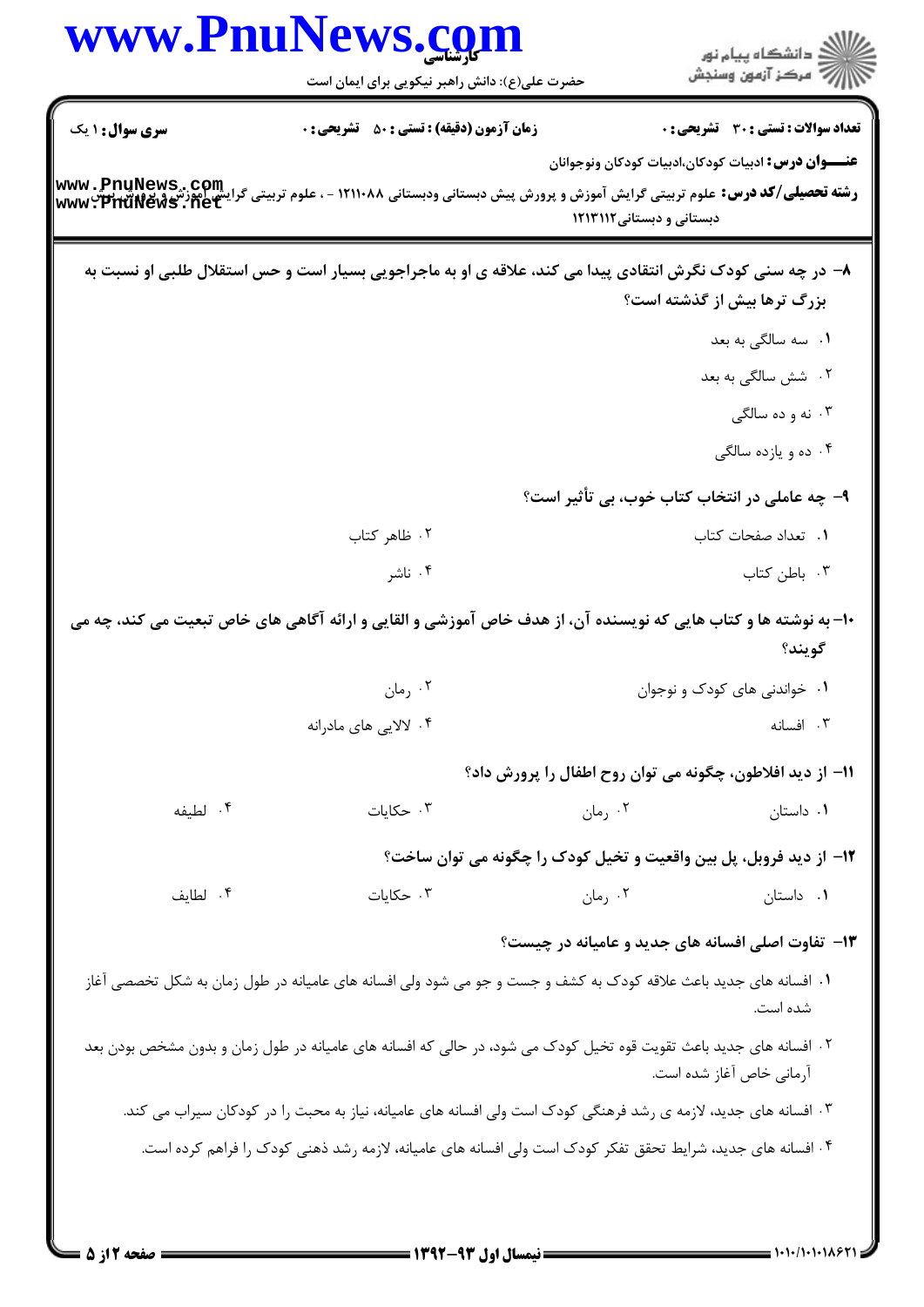|                                                                        | www.PnuNews.com<br>حضرت علی(ع): دانش راهبر نیکویی برای ایمان است                                                   |                                                               | ِ<br>∭ دانشڪاه پيام نور<br>∭ مرڪز آزمون وسنڊش              |
|------------------------------------------------------------------------|--------------------------------------------------------------------------------------------------------------------|---------------------------------------------------------------|------------------------------------------------------------|
| <b>سری سوال : ۱ یک</b>                                                 | <b>زمان آزمون (دقیقه) : تستی : 50 ٪ تشریحی : 0</b>                                                                 |                                                               | <b>تعداد سوالات : تستی : 30 ٪ تشریحی : 0</b>               |
| www.PnuNews.com<br>مَرَايَّشْ آهُوزْشْ فِي الْكَلَّابِيِّيْتَ آهُوزْشْ | <b>رشته تحصیلی/کد درس:</b> علوم تربیتی گرایش آموزش و پرورش پیش دبستانی ودبستانی ۱۲۱۱۰۸۸ - ، علوم تربیتی            | دبستانی و دبستانی ۱۲۱۳۱۱۲                                     | <b>عنـــوان درس:</b> ادبیات کودکان،ادبیات کودکان ونوجوانان |
|                                                                        |                                                                                                                    |                                                               | ۱۴– هدف از کتاب های غیر داستانی چیست؟                      |
|                                                                        |                                                                                                                    | ۰۱ حس کنجکاوی را تحریک کند و کودک را به مطالعه عادت دهد.      |                                                            |
|                                                                        |                                                                                                                    | ۰۲ شناخت و حفظ و ثبت افتخارات قهرمانه و حماسی اقوام خویش است. |                                                            |
|                                                                        | ۰۳ ایجاد جامعه ای با ارزش های انسانی که زمینه ی دست یابی به هدف والای انسانی برایش تسهیل گردد.                     |                                                               |                                                            |
|                                                                        | ۰۴ شناختی واقعی و صحیح از خود و جهان اطرافش به دست آورد تا بتواند در ارزیابی مسائل، آمادگی یابد.                   |                                                               |                                                            |
|                                                                        |                                                                                                                    |                                                               | ۱۵- کدام گزینه شامل ویژگی های شعر <u>نمی باشد؟</u>         |
|                                                                        | ۰۲ سبب برانگیختن احساسات و عواطف باشد                                                                              |                                                               | ۰۱ آهنگین و آمیخته به موسیقی باشد                          |
|                                                                        | ۰۴ همراه با شناختی واقع بینانه باشد                                                                                |                                                               | ۰۳ هدفمند باشد                                             |
|                                                                        | ۱۶– در کدام نوع از مضامین شعر کودک، همه چیز از جانور تا گیاه وحشی می تواند می تواند چون آدمیان، گفتار و رفتار کند؟ |                                                               |                                                            |
| ۰۴ آموزشی                                                              | ۰۳ تمثیلی                                                                                                          | ۰۲ توصیفی                                                     | ۰۱ رفتاري                                                  |
|                                                                        | ۱۷– به آخرین هجاهای دو مصرع از بیت شعر ″رسید و خورشید″ که آخرین کلمات آن ″ید″ است، چه می گویند؟                    |                                                               |                                                            |
|                                                                        | ۰۲ قافیه میانی                                                                                                     |                                                               | ۰۱ قافیه انتهایی                                           |
|                                                                        | ۰۴ تشبیه                                                                                                           |                                                               | ۰۳ رديف                                                    |
|                                                                        | <b>۱۸- در کدام صنعت شعری، تکرار مطلوب و مطبوع الفاظ در مصراع یا بیت صورت می گیرد؟</b>                              |                                                               |                                                            |
| ۰۴ مسامعه                                                              | ۰۳ مطالبه                                                                                                          | ۰۲ مطابقه                                                     | ۰۱ تکریر                                                   |
|                                                                        |                                                                                                                    |                                                               |                                                            |
|                                                                        |                                                                                                                    |                                                               | <b>۱۹- درون مایه اصلی شعرهای بی معنی چیست</b> ؟            |
|                                                                        | ۲. ارتباط و وابستگی کلمات                                                                                          |                                                               | ۰۱ ريتم خاص                                                |
|                                                                        | ۰۴ لهجه ی محلی                                                                                                     |                                                               | ۰۳ وزن و آهنگ دلنشین آنها                                  |
|                                                                        |                                                                                                                    |                                                               | <b>۲۰</b> - مهم ترین مشکل کتاب های تمام تصویر، چیست؟       |
|                                                                        | ۰۲ مانع فعالیت واقعی ذهن کودک می شود.                                                                              |                                                               | ٠١. مانع تشويق كودك به حل مسأله مي شود.                    |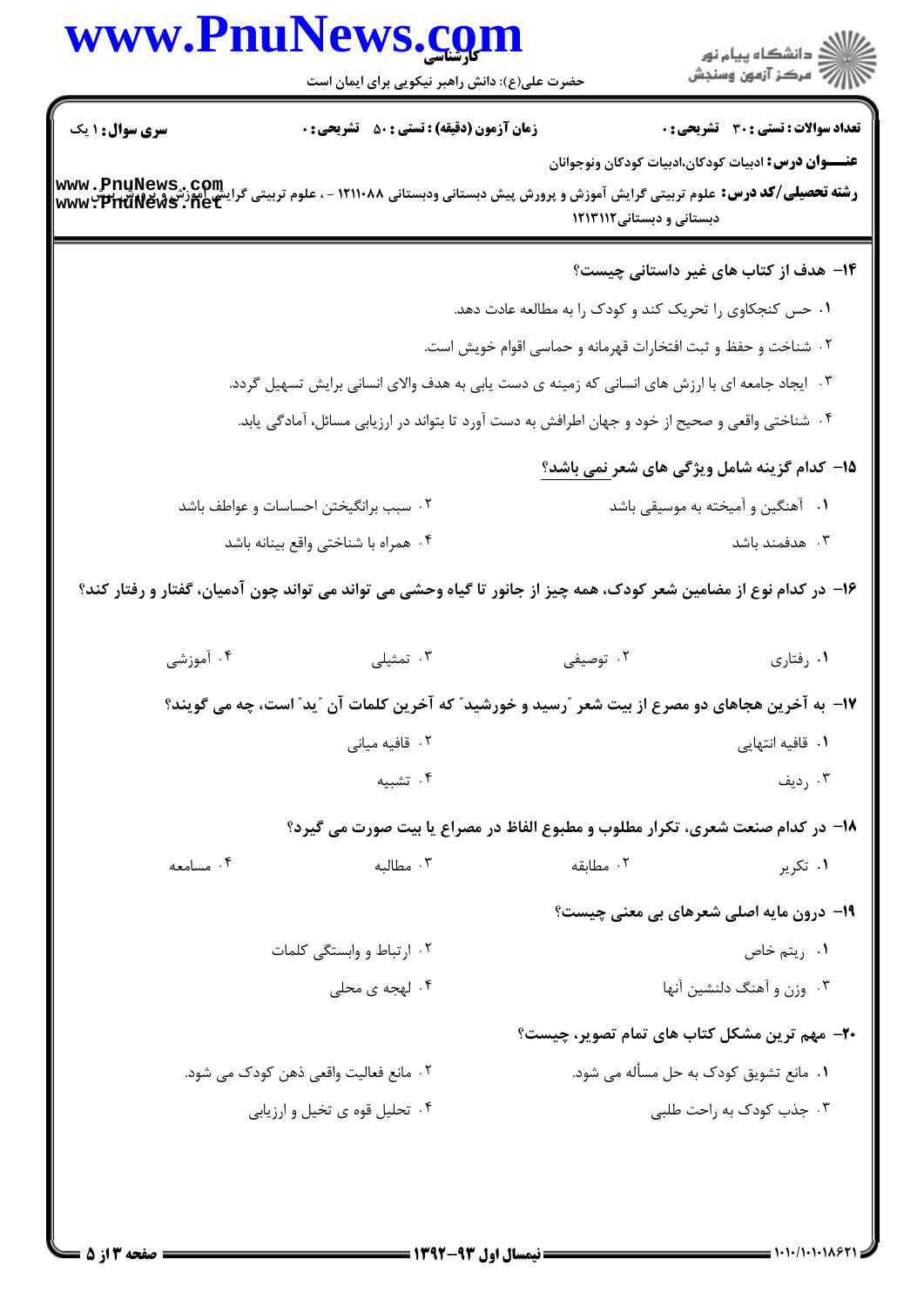| ڪ دانشڪاه پيا <sub>م</sub> نور<br><mark>ر</mark> ⊽ مرڪز آزمون وسنڊش                                         |                                                                                     | حضرت علی(ع): دانش راهبر نیکویی برای ایمان است    | www.PnuNews.com                                                                                                                                                                |
|-------------------------------------------------------------------------------------------------------------|-------------------------------------------------------------------------------------|--------------------------------------------------|--------------------------------------------------------------------------------------------------------------------------------------------------------------------------------|
| <b>تعداد سوالات : تستی : 30 ٪ تشریحی : 0</b><br><b>عنــــوان درس:</b> ادبیات کودکان،ادبیات کودکان ونوجوانان | دبستانی و دبستانی ۱۲۱۳۱۱۲                                                           | <b>زمان آزمون (دقیقه) : تستی : ۵۰ تشریحی : 0</b> | <b>سری سوال : ۱ یک</b><br><b>رشته تحصیلی/کد درس:</b> علوم تربیتی گرایش آموزش و پرورش پیش دبستانی ودبستانی ۱۲۱۱۰۸۸ - ، علوم تربیتی گرایشاهی بهww. PnuNews<br>www: PhuNews ، net |
|                                                                                                             | <b>۲۱</b> - تصاویر در کتب دوره پیش دبستانی باید به چه شکلی باشد؟                    |                                                  |                                                                                                                                                                                |
|                                                                                                             | ۰۱ دارای اندازه های کوچک و ریزه کاری های بسیار باشد.                                | ۰۲ قابل توضیح و تشریح باشد.                      |                                                                                                                                                                                |
|                                                                                                             | ۰۳ اغراق آمیز و به دور از وقایع پیرامون کودک باشد.                                  | ۰۴ از رنگ های تند و غلیظ استفاده شود.            |                                                                                                                                                                                |
|                                                                                                             | ۲۲- در کدام نقد به بحث درباره چگونگی کاربرد فنون بلاغی در شعر و نثر پرداخته می شود؟ |                                                  |                                                                                                                                                                                |
| ۰۱ فنی                                                                                                      |                                                                                     | ۰۲ لغوی                                          |                                                                                                                                                                                |
| ۰۳ زیبایی شناسی                                                                                             |                                                                                     | ۰۴ صنعتی                                         |                                                                                                                                                                                |
|                                                                                                             | ۲۳– اولین کسانی که به نقد اخلاقی خصوصا در شعر پرداختند، چه نام دارند؟               |                                                  |                                                                                                                                                                                |
| ۰۱ پارناس و آلن پو                                                                                          |                                                                                     |                                                  |                                                                                                                                                                                |
| ۰۲ افلاطون و ارسطو                                                                                          |                                                                                     |                                                  |                                                                                                                                                                                |
| ۰۳ سارتر و کامو                                                                                             |                                                                                     |                                                  |                                                                                                                                                                                |
| ۰۴ اشتونی و هربرت                                                                                           |                                                                                     |                                                  |                                                                                                                                                                                |
| طفل را از من به ما می رساند ؒ.                                                                              |                                                                                     |                                                  | ۲۴– این سخن از کیست؟ " گر چه ادبیات کودکان، تعلیم و تربیت نیست ولی در نفس خویش، یک پدیده ی تربیتی است که                                                                       |
| ۰۱ مترلینگ                                                                                                  | ۰۲ مانتوانی                                                                         | ۰۳ راسين                                         | ۰۴ ریچاردز                                                                                                                                                                     |
|                                                                                                             | ۲۵– کدام گزینه از ویژگی های منتقد ادبیات کودکان نیست؟                               |                                                  |                                                                                                                                                                                |
| ۰۱ متأثر از مد و سلیقه بازار کتاب نباشد.                                                                    |                                                                                     | ۰۲ حامی فرهنگ ملی و دینی کشورش باشد.             |                                                                                                                                                                                |
|                                                                                                             | ٠٣ از روان شناسي كودك، اطلاع كامل داشته باشد.                                       | ۰۴ ذوق سلیم و تجربه کافی داشته باشد.             |                                                                                                                                                                                |
|                                                                                                             | ۲۶- کتاب های مرجع، از انواع کدام کتاب ها می باشند؟                                  |                                                  |                                                                                                                                                                                |
| ۰۱ داستانی                                                                                                  |                                                                                     | ۰۲ غیر داستانی                                   |                                                                                                                                                                                |
| ۰۳ سرگذشت نامه ها                                                                                           |                                                                                     | ۰۴ کتاب های دینی                                 |                                                                                                                                                                                |
| <b>۲۷-</b> "ضامن آهو" سروده ی چه کسی است؟                                                                   |                                                                                     |                                                  |                                                                                                                                                                                |
| ٠١. جعفر ابراهيمي                                                                                           |                                                                                     | ۰۲ دولت آبادي                                    |                                                                                                                                                                                |
| ۰۳ محمد نعیمی ذاکر                                                                                          |                                                                                     | ۰۴ مصطفى رحماندوست                               |                                                                                                                                                                                |